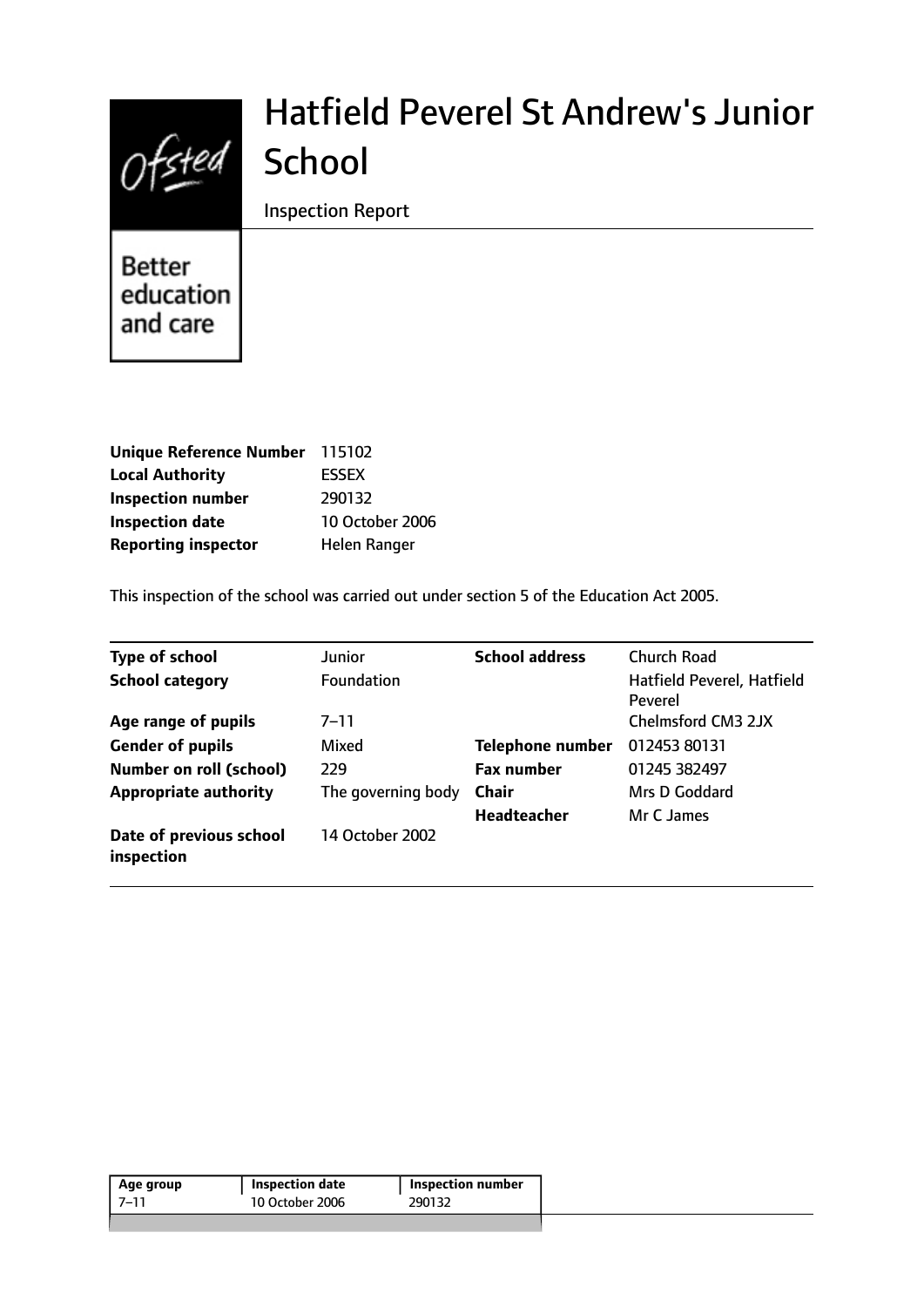© Crown copyright 2006

Website: www.ofsted.gov.uk

This document may be reproduced in whole or in part for non-commercial educational purposes, provided that the information quoted is reproduced without adaptation and the source and date of publication are stated.

Further copies of this report are obtainable from the school. Under the Education Act 2005, the school must provide a copy of this report free of charge to certain categories of people. A charge not exceeding the full cost of reproduction may be made for any other copies supplied.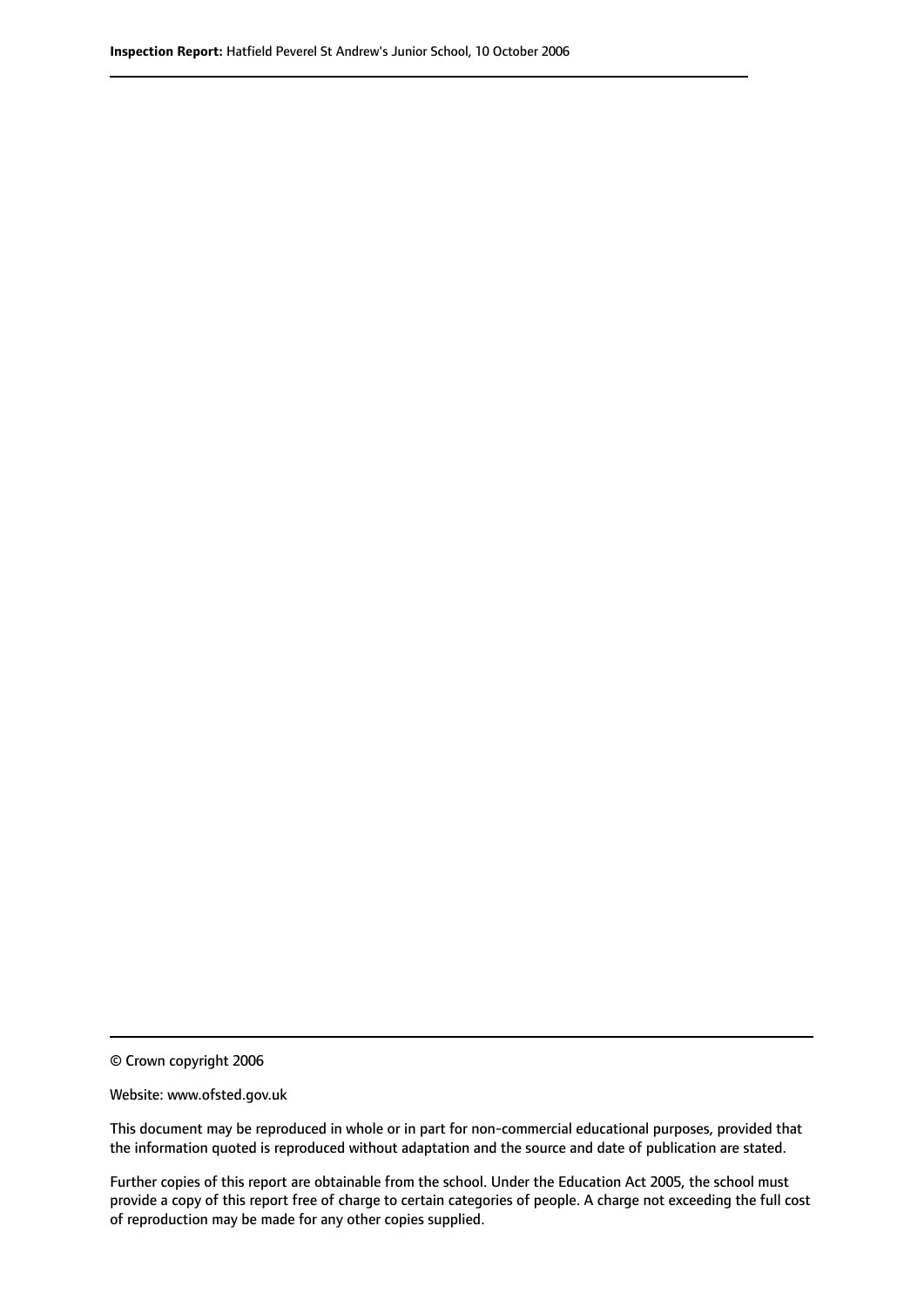# **Introduction**

The inspection was carried out by an Additional Inspector over one day.

#### **Description of the school**

This average sized school mainly serves the village of Hatfield Peverel, although about a third of the pupils come from outside the immediate area through parental choice. Most pupils come from favourable socio-economic backgrounds. About 5% are from minority ethnic backgrounds and almost all speak English as their main language. The proportion of pupils with learning difficulties or disabilities is below average in most years. In recent years, pupils have started school with attainments in literacy and numeracy typical of children nationally. The school has been awarded 'Healthy School' status. The headteacher has been in post for a year.

#### **Key for inspection grades**

| Grade 1 | Outstanding  |
|---------|--------------|
| Grade 2 | Good         |
| Grade 3 | Satisfactory |
| Grade 4 | Inadequate   |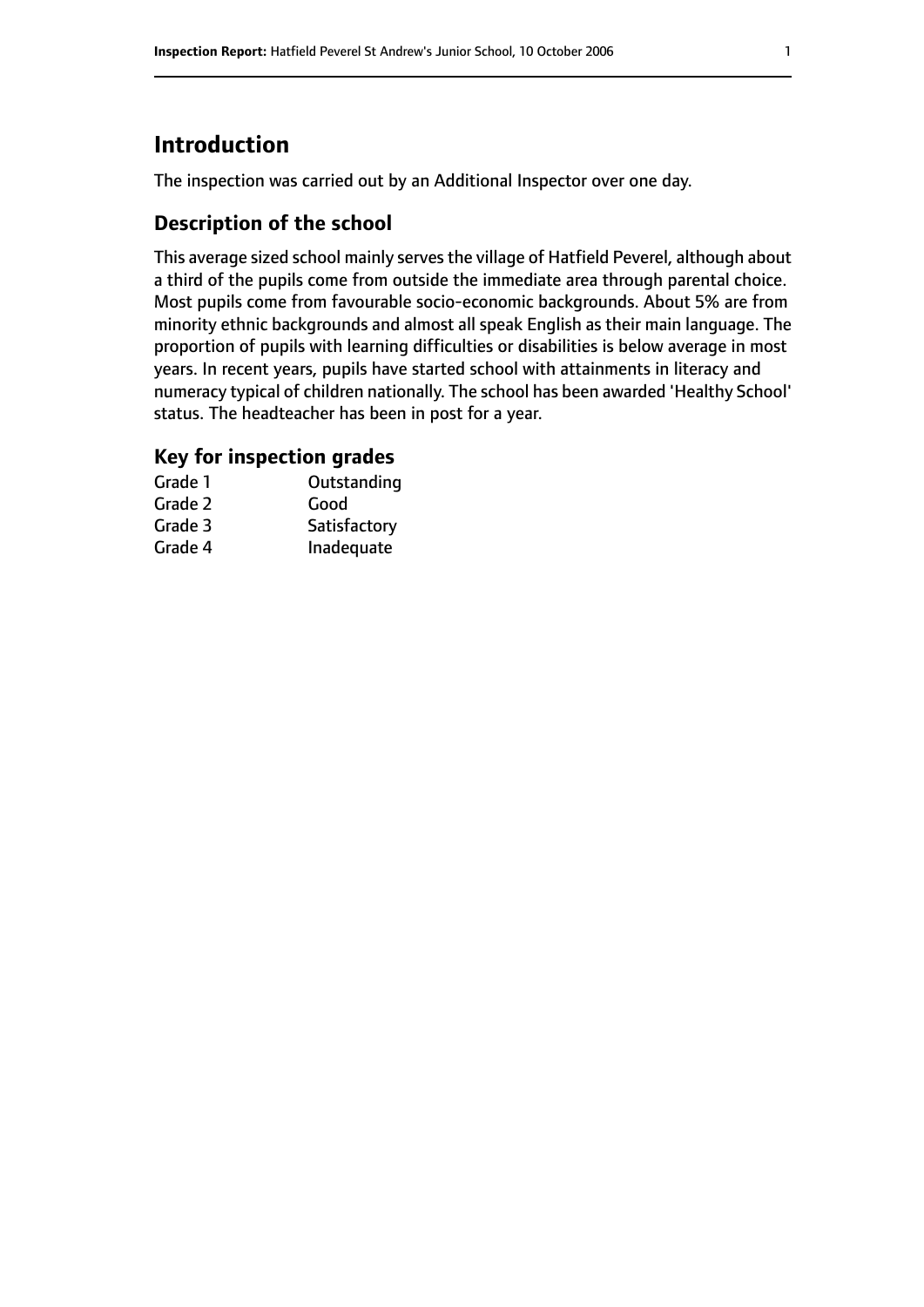### **Overall effectiveness of the school**

#### **Grade: 2**

Thisis a good school with some outstanding features, especially in the pupils' personal development. The school is very popular with parents and pupils alike. The high standards of pastoral care and wide range of social opportunities ensure that the pupils develop into mature and responsible young people. As a result of good teaching and a good curriculum, pupils of all ages achieve well academically. The oldest get a good boost in Year 6 to prepare them for their end of year national tests. The results in these tests have been consistently above average in English, mathematics and science in recent years and current standards in the school are similarly good. One pupil rightly commented that a strength of the school is that it 'helps you get ready for secondary school'. Teachers' lesson planning is based on accurate assessments of pupils' attainment in key skills. What has not happened until recently is a rigorous termly whole-school system to check that each pupil is progressing as well as possible. The new headteacher has implemented such a system, which is intended to help raise standards further. Pupils behave well and get on very well together. They show a good commitment to developing healthy lifestyles and an extremely good understanding of how to keep safe, both in and out of school. They accept responsibilities well, for instance during the election process for house captains and the school council, and in their charity work. Such projects enable them to have an excellent understanding of citizenship in their school and the wider community. Their good academic standards and attitudes to learning, combined with very well developed social skills and a willingness to take initiative, give them an extremely good foundation for the next stage of their education and their future lives in the world of work. Pupils are able to thrive because of the high standard of day to day care they receive from the staff team. This includes counselling and support for any pupils who have a problem or need guidance with their behaviour. Leadership and management are good. The new headteacher has continued to build effectively on past achievements but has his own very clear vision for the future based on thorough evaluations of the school's effectiveness. There is a good spirit of teamwork among the staff, who share the head's ambitions for the school. Recent moves to involve staff even more in how the school develops are showing results and are reflected in good action plans to which all contribute. Excellent partnerships have been built for pupils' benefit, such as those with parents, the church and the infant school. The impact of the work of governors is good. This is especially due to the efforts of a very active core group of governors, under the very good leadership of the chair. However, some governors are involved in monitoring duties more than others, so not all are equally well informed when making decisions about the direction the school takes. The school has maintained the strengths that were identified in its last inspection in 2002 and provides good value for money. It is not complacent about how well it is doing, and its recent successes under its new headteacher show a good capacity to continue to improve

#### **What the school should do to improve further**

- Ensure that the tracking of pupils' progress is regular and rigorous in all years, so that the teachers can build more systematically on pupils' achievements. - Involve all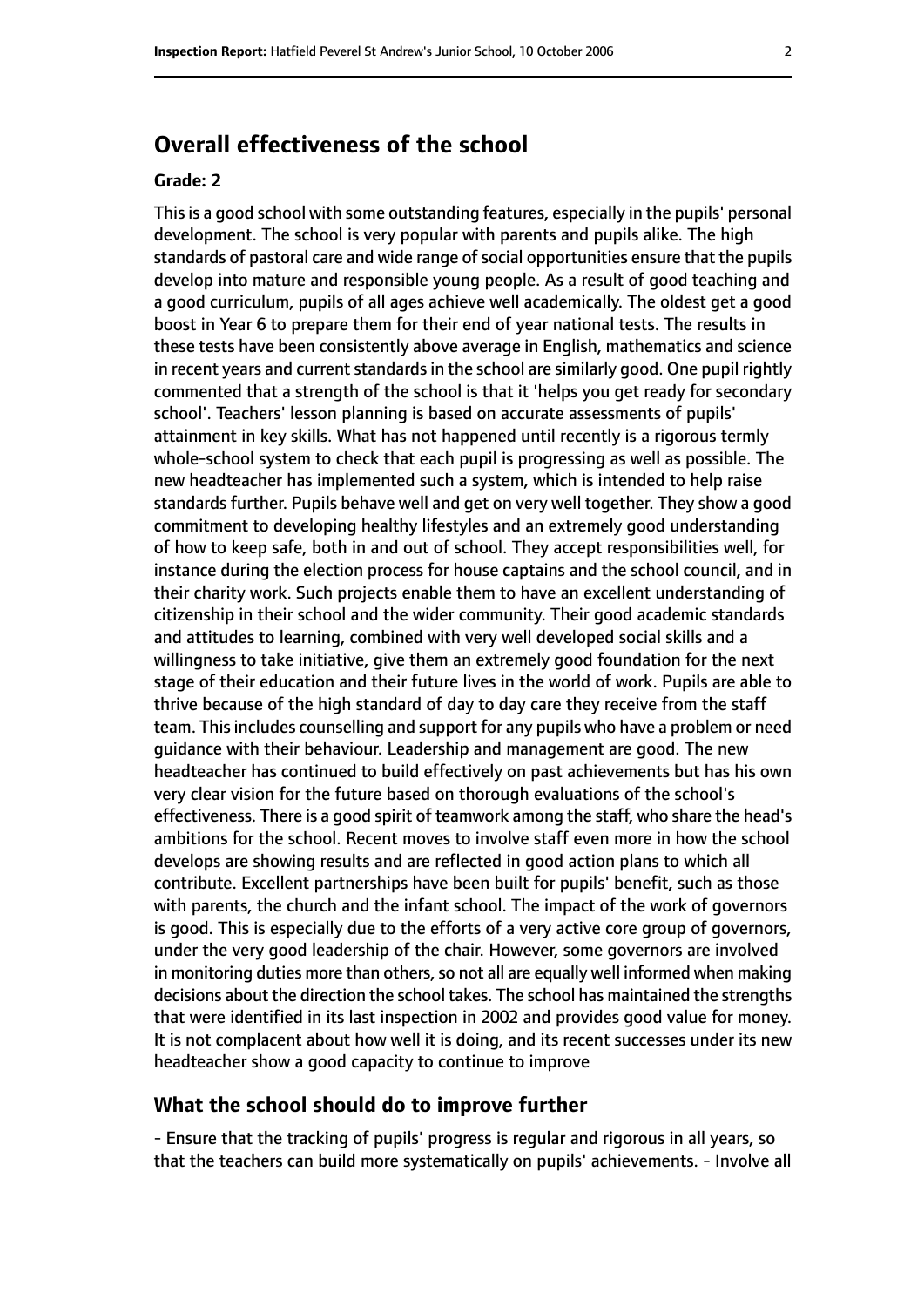governors in checking how well the school is doing, so that their workload is shared and all are equally well equipped to support the school's continuing development.

#### **Achievement and standards**

#### **Grade: 2**

Pupils from all backgrounds achieve well. This includes the most able pupils and those with learning difficulties or disabilities. At the time of the last inspection pupils with learning difficulties did not make enough progress. The school has since remedied this weakness. Pupils' performances in the Year 6 tests in 2006 were above average, although not quite matching the exceptionally high standards in English and mathematics that were reached in 2005. The school's records indicate that pupils' progress is good and accelerates still further in Year 6 where pupils have additional help to prepare them for the national tests and, if appropriate, for the local '11 plus' tests. However, the absence of whole-school termly progress tracking systems has meant that, until recently, it was difficult to identify easily how well individuals or whole classes were achieving during each school year as they moved through the school.

#### **Personal development and well-being**

#### **Grade: 1**

Pupils' enjoyment of school is reflected in high levels of attendance. They show independence, initiative and responsibility. Examples of this are their design and maintenance of the memorial garden dedicated to a former chair of governors and the great response to the recent 'Harvest for the Hungry' collection. Pupils' spiritual, moral, social and cultural development is excellent. A few pupils have complex behavioural difficulties and the school enables these pupils to do their best. Pupils' understanding of multi-cultural diversity was an area for improvement from the last inspection. This issue has been tackled well. Pupils show a mature understanding of different lifestyles and an appreciation of the cultural diversity of modern Britain.

#### **Quality of provision**

#### **Teaching and learning**

#### **Grade: 2**

Good teaching is the main reason for the good progress pupils make. The staff teams within each year group work well together. Teachers plan lessons that motivate and interest pupils. They liaise closely with the teaching assistants and special needs coordinator to ensure that any pupils who need extra support with work or behaviour receive it. They provide challenging activities for all pupils, including the more able. Pupils receive regular verbal feedback on their work but the quality of marking in pupils' books varies in the extent to which it tells pupils how well they have done or how to improve. The new arrangements for more regular assessment and tracking of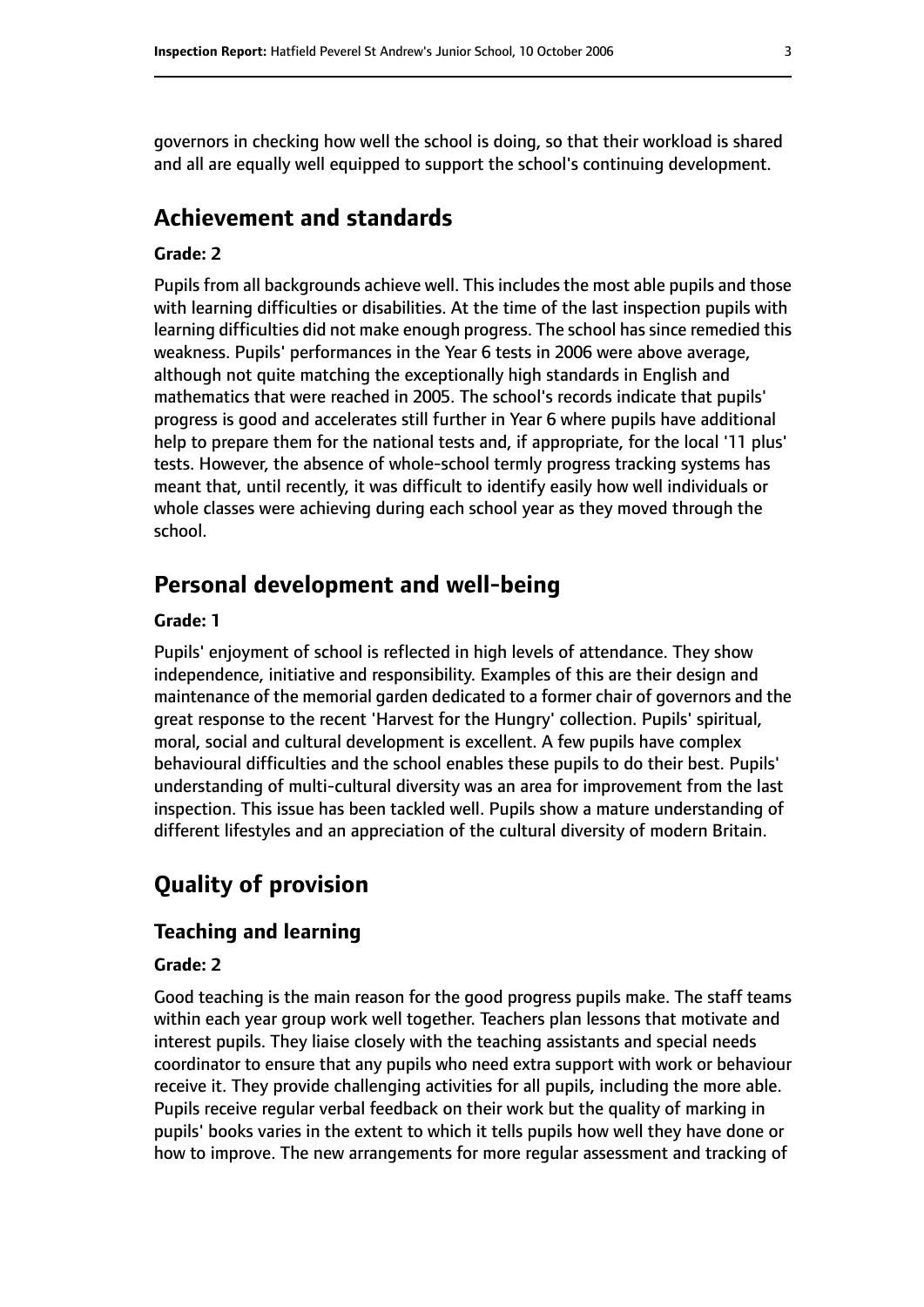pupils' progress have been welcomed by teachers and are helping to ensure that pupils' knowledge and skills are developed even more efficiently.

#### **Curriculum and other activities**

#### **Grade: 2**

The curriculum is well planned and teachers provide interesting and stimulating lessons for all age groups. Effective links are made between subjects. Pupils enjoy the variety, including the lessons that are led by teaching assistants and instructors, such as Spanish and extra football. There is a good range of clubs and visits. These together with the extensive programmes for social and health education and citizenship help to develop pupils' personal skills very well. The school is currently extending its provision for pupils with particular gifts or talents and this is appreciated by these pupils. It is also in the process of joining with other schools in a local sports partnership to provide a wider range of physical activities. All these elements contribute well to pupils' enjoyment of school, their health and the progress they make.

#### **Care, guidance and support**

#### **Grade: 2**

Teachers and support staff provide pupils with very good pastoral care. The procedures to ensure that pupils are safe meet requirements. Teaching assistants are available at lunchtimes to help sort out any problems. The local authority's behaviour support service is involved for pupils who needs additional specialist help. An improving aspect of pupil care is academic support and guidance. Pupils are increasingly made aware of their learning targets and how to reach them. Improved tracking of individual pupil's progress is giving teachers better quality information on which to base the guidance they give to pupils about how to improve their work. The school is good at listening and responding to pupils' views and they feel part of the decision making process.

#### **Leadership and management**

#### **Grade: 2**

Good leadership and management underpin the good quality of education provided by the school. The headteacher has quickly evaluated the school's effectiveness and established relevant and manageable priorities for further development. He is supported well by the senior leadership team. Subject leaders are enthusiastic about the current drive to improve their management roles further through the local authority's Primary Leadership Programme. A positive ethos is evident in the school based on good relationships at all levels and with the pupils firmly at the centre of all endeavours. Governors are supportive and many act effectively as 'critical friends' to the school. Their long-term planning is improving well, typified by a detailed 10-year plan for the premises and a well focused three-year development plan.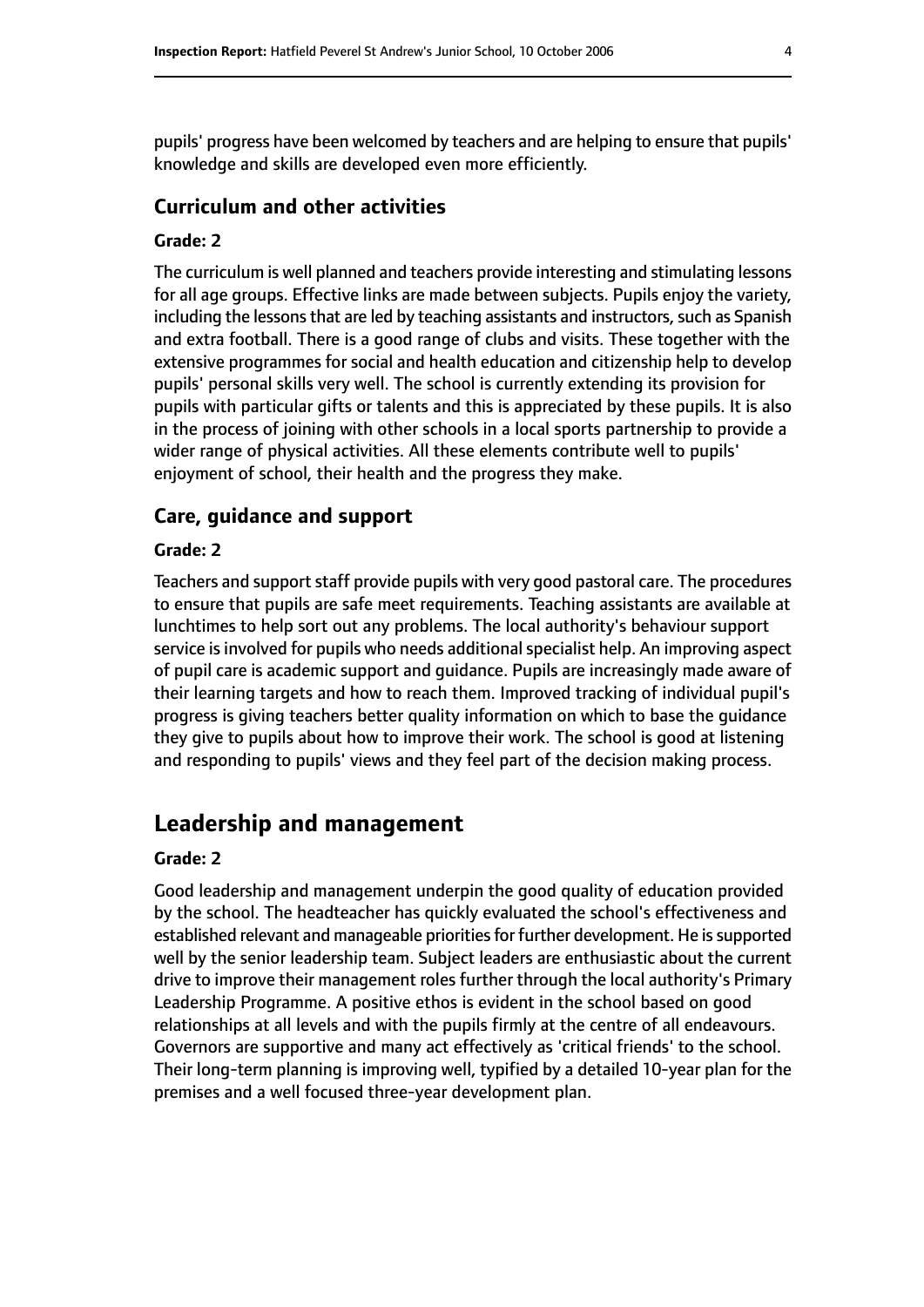**Any complaints about the inspection or the report should be made following the procedures set out inthe guidance 'Complaints about school inspection', whichis available from Ofsted's website: www.ofsted.gov.uk.**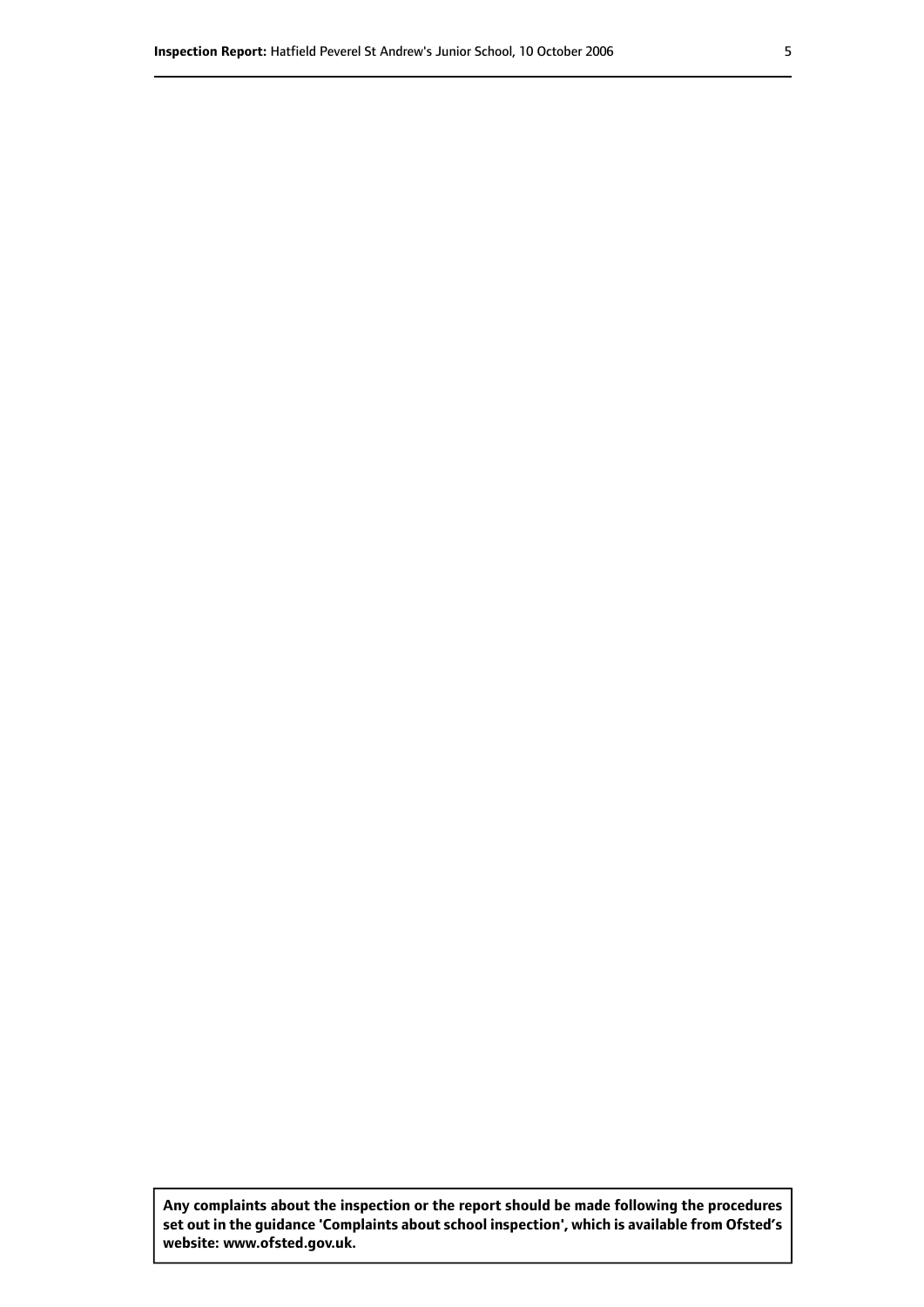# **Inspection judgements**

| Key to judgements: grade 1 is outstanding, grade 2 good, grade 3 satisfactory, and grade 4 | School  |
|--------------------------------------------------------------------------------------------|---------|
| inadeauate                                                                                 | Overall |

#### **Overall effectiveness**

| How effective, efficient and inclusive is the provision of education, integrated<br>care and any extended services in meeting the needs of learners? |     |
|------------------------------------------------------------------------------------------------------------------------------------------------------|-----|
| How well does the school work in partnership with others to promote learners'<br>well-being?                                                         |     |
| The effectiveness of the school's self-evaluation                                                                                                    |     |
| The capacity to make any necessary improvements                                                                                                      |     |
| Effective steps have been taken to promote improvement since the last<br>inspection                                                                  | Yes |

#### **Achievement and standards**

| How well do learners achieve?                                                                               |  |
|-------------------------------------------------------------------------------------------------------------|--|
| The standards <sup>1</sup> reached by learners                                                              |  |
| How well learners make progress, taking account of any significant variations between<br>groups of learners |  |
| How well learners with learning difficulties and disabilities make progress                                 |  |

#### **Personal development and well-being**

| How good is the overall personal development and well-being of the<br>learners?                                  |  |
|------------------------------------------------------------------------------------------------------------------|--|
| The extent of learners' spiritual, moral, social and cultural development                                        |  |
| The behaviour of learners                                                                                        |  |
| The attendance of learners                                                                                       |  |
| How well learners enjoy their education                                                                          |  |
| The extent to which learners adopt safe practices                                                                |  |
| The extent to which learners adopt healthy lifestyles                                                            |  |
| The extent to which learners make a positive contribution to the community                                       |  |
| How well learners develop workplace and other skills that will contribute to<br>their future economic well-being |  |

## **The quality of provision**

| How effective are teaching and learning in meeting the full range of the<br>learners' needs?          |  |
|-------------------------------------------------------------------------------------------------------|--|
| How well do the curriculum and other activities meet the range of needs<br>and interests of learners? |  |
| How well are learners cared for, quided and supported?                                                |  |

**Annex A**

 $^1$  Grade 1 - Exceptionally and consistently high; Grade 2 - Generally above average with none significantly below average; Grade 3 - Broadly average to below average; Grade 4 - Exceptionally low.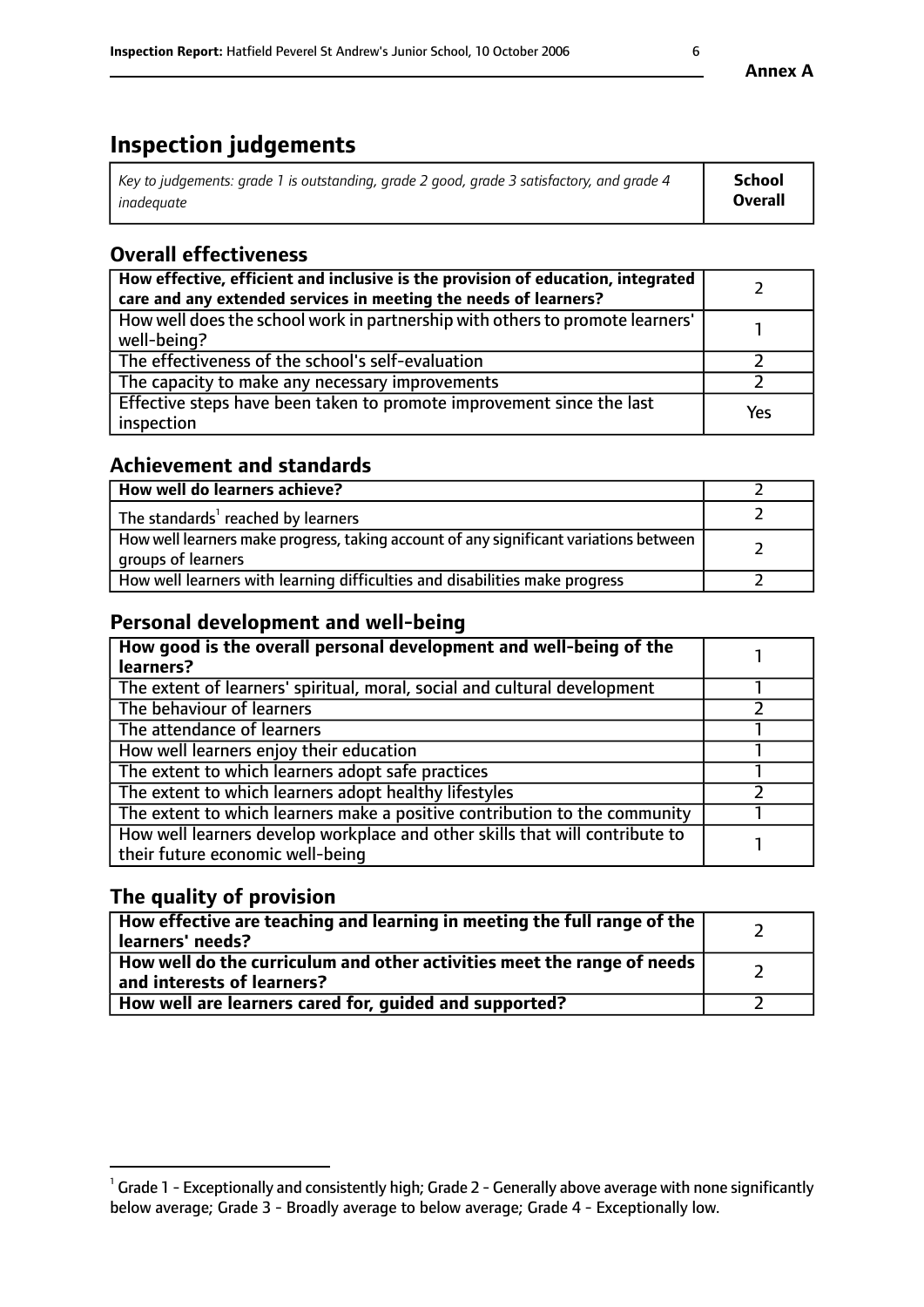# **Leadership and management**

| How effective are leadership and management in raising achievement<br>and supporting all learners?                                              |               |
|-------------------------------------------------------------------------------------------------------------------------------------------------|---------------|
| How effectively leaders and managers at all levels set clear direction leading<br>to improvement and promote high quality of care and education |               |
| How effectively performance is monitored, evaluated and improved to meet<br>challenging targets                                                 | $\mathcal{L}$ |
| How well equality of opportunity is promoted and discrimination tackled so<br>that all learners achieve as well as they can                     |               |
| How effectively and efficiently resources, including staff, are deployed to<br>achieve value for money                                          | $\mathcal{P}$ |
| The extent to which governors and other supervisory boards discharge their<br>responsibilities                                                  |               |
| Do procedures for safequarding learners meet current government<br>requirements?                                                                | Yes           |
| Does this school require special measures?                                                                                                      | No            |
| Does this school require a notice to improve?                                                                                                   | <b>No</b>     |